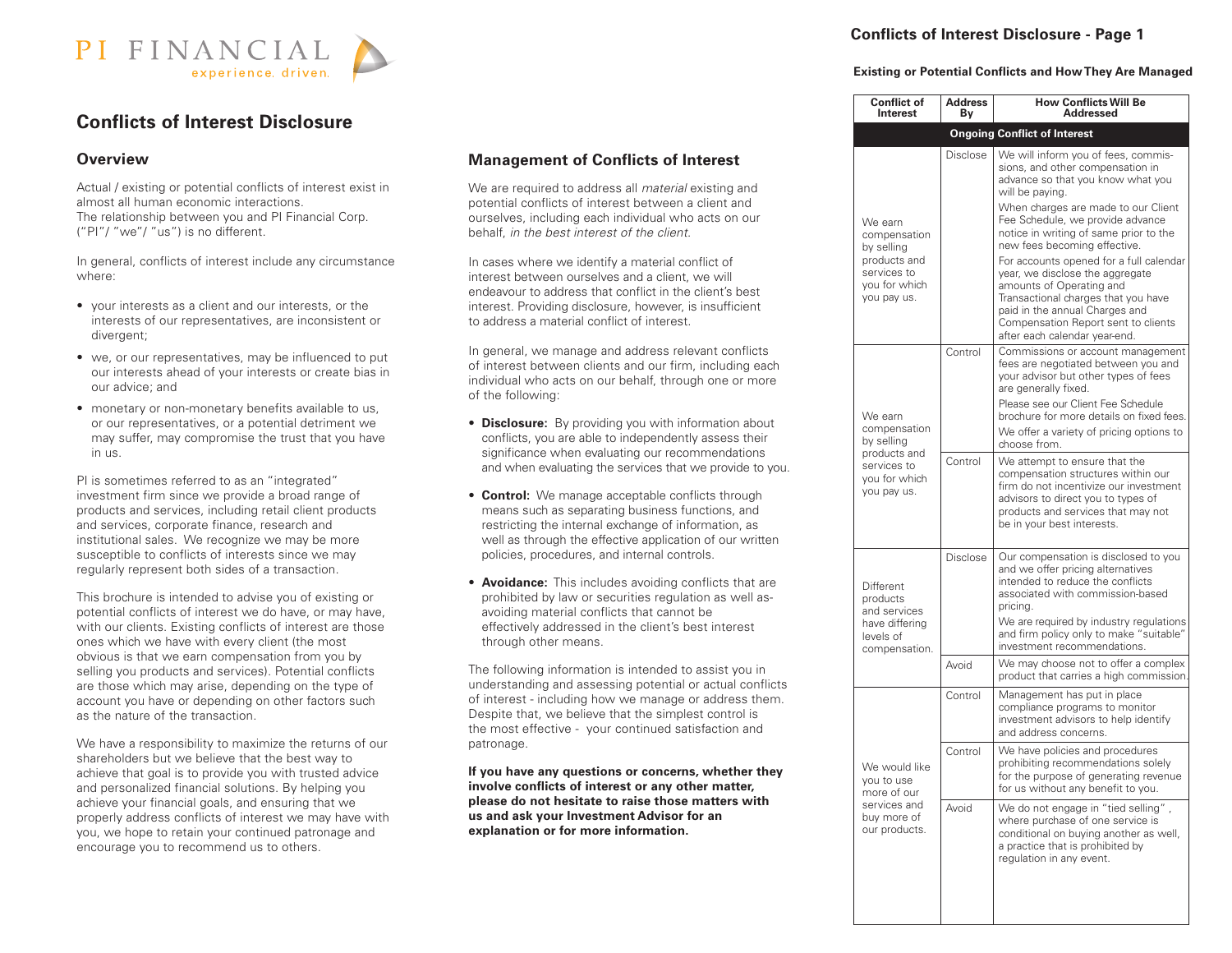

| <b>Conflict of</b><br>Interest                                                                                                                                                                                                               | <b>Address</b><br>Βv | <b>How Conflicts Will Be</b><br><b>Addressed</b>                                                                                                                                                                                                                                                                                                                                                                                                                                                                                                                |
|----------------------------------------------------------------------------------------------------------------------------------------------------------------------------------------------------------------------------------------------|----------------------|-----------------------------------------------------------------------------------------------------------------------------------------------------------------------------------------------------------------------------------------------------------------------------------------------------------------------------------------------------------------------------------------------------------------------------------------------------------------------------------------------------------------------------------------------------------------|
|                                                                                                                                                                                                                                              |                      | <b>Conflict of Interest May Occur</b>                                                                                                                                                                                                                                                                                                                                                                                                                                                                                                                           |
| Our<br>compensation,<br>organizationally<br>and individually,<br>may involve<br>commissions<br>based on<br>sales volume.                                                                                                                     | <b>Disclose</b>      | We offer fee-based and managed<br>accounts, as well as similar<br>products such as no-load mutual<br>funds, which have pricing structures<br>designed to reduce commission<br>incentives.                                                                                                                                                                                                                                                                                                                                                                       |
| If the firm sells<br>investment<br>products that are<br>created by the<br>firm ("proprietary<br>products") it<br>could create a<br>disincentive to<br>offer other<br>competing<br>products that<br>may be better<br>suited to the<br>client. | Avoid                | We do not create or sell<br>proprietary products.                                                                                                                                                                                                                                                                                                                                                                                                                                                                                                               |
| We may receive<br>compensation<br>from third<br>parties based on                                                                                                                                                                             | Disclose             | We disclose to you the situations,<br>type, and amount of third party<br>compensation we may receive.<br>We disclose the aggregate amounts<br>of these fees actually received in the<br>annual Charges and Compensation<br>Report sent to clients after each<br>calendar year-end.                                                                                                                                                                                                                                                                              |
| their products<br>we sell to you<br>such as "trailer<br>fees" and/or<br>commissions<br>paid to us on<br>mutual funds,<br>segregated<br>funds, or<br>insurance<br>policies.                                                                   | Avoid                | Fee-based and managed accounts<br>are generally not permitted to<br>purchase or hold products containing<br>a "trailer fee".<br>Under some circumstances fee-based<br>and managed accounts will be<br>permitted to hold products containing<br>a "trailer fee" if it is in the best<br>interest of the client to do so.<br>In these cases, the firm will reimburse<br>the client for any such fees, or will<br>exclude those products in the<br>calculations of any fees charged to the<br>account for services provided to us.                                 |
| We may receive<br>compensation<br>from securities<br>issuers on new<br>issues of<br>securities and<br>private<br>placements.                                                                                                                 | Disclose<br>Control  | We disclose to you the situations<br>and type of third party compensation<br>we may receive.<br>Securities regulations require issuers<br>to provide specific disclosure in the<br>offering document (e.g. prospectus)<br>of compensation arrangements.<br>We disclose the aggregate amounts<br>of fees received in the annual<br>Charges and Compensation Report<br>sent to clients after each calendar<br>year-end.<br>In commission-based accounts,<br>no additional commission is charged<br>over and above the compensation<br>we receive from the issuer. |

| <b>Conflict of</b><br>Interest                                                                                                                                                                                                                      | <b>Address</b><br>Bν | <b>How Conflicts Will Be</b><br><b>Addressed</b>                                                                                                                                                                                                                                                              |
|-----------------------------------------------------------------------------------------------------------------------------------------------------------------------------------------------------------------------------------------------------|----------------------|---------------------------------------------------------------------------------------------------------------------------------------------------------------------------------------------------------------------------------------------------------------------------------------------------------------|
|                                                                                                                                                                                                                                                     |                      | <b>Conflict of Interest May Occur</b>                                                                                                                                                                                                                                                                         |
|                                                                                                                                                                                                                                                     | Disclose             | We disclose to you the situations<br>and type of third party compensation<br>we may receive.                                                                                                                                                                                                                  |
| For fee-based<br>and managed<br>accounts, the<br>firm may earn                                                                                                                                                                                      |                      | Securities regulations require issuers<br>to provide specific disclosure in the<br>offering document (e.g. prospectus)<br>of compensation arrangements.                                                                                                                                                       |
| fees on new<br>issues in<br>addition to the<br>standard fee<br>generated on<br>the asset value                                                                                                                                                      |                      | We disclose the aggregate amounts<br>of fees such as this in the annual<br>Charges and Compensation Report<br>sent to clients after each calendar<br>vear-end.                                                                                                                                                |
| of the account.                                                                                                                                                                                                                                     | Control              | We monitor fee-based and managed<br>accounts to ensure that the amount<br>of new issue business is appropriate.                                                                                                                                                                                               |
|                                                                                                                                                                                                                                                     |                      | Our Portfolio Managers are not<br>permitted to share in the<br>compensation earned on new issues<br>in managed accounts.                                                                                                                                                                                      |
|                                                                                                                                                                                                                                                     |                      | For managed accounts, you must<br>provide us with written consent<br>in order to participate in any new<br>issue in which PI acts as underwriter.                                                                                                                                                             |
| We are<br>compensated<br>in other ways as<br>a result of the<br>business you may<br>do with us,<br>including interest<br>spreads on<br>uninvested cash<br>deposits with<br>us and foreign<br>exchange<br>spreads when<br>you convert<br>currencies. | Disclose             | Various forms of other compensation<br>we may receive are disclosed to you.<br>Please refer to our disclosures to<br>you on your client account<br>statement in that regard.                                                                                                                                  |
| We may sell you<br>securities which<br>are owned by PI<br>(called principal<br>trades) and<br>profit by doing so.                                                                                                                                   | Disclose             | We will tell you whether we acted<br>as principal or agent for each<br>transaction on the trade confirmation.<br>In the case of fixed-income securities<br>(which we usually sell as principal)<br>we provide you with a stated yield<br>to maturity so you can assess the<br>competitiveness of our pricing. |
|                                                                                                                                                                                                                                                     |                      |                                                                                                                                                                                                                                                                                                               |

L

| <b>Conflict of</b><br>Interest                                                                                                                                                 | <b>Address</b><br>Βy | <b>How Conflicts Will Be</b><br>Addressed                                                                                                                                                                                                                                                                                                        |  |  |
|--------------------------------------------------------------------------------------------------------------------------------------------------------------------------------|----------------------|--------------------------------------------------------------------------------------------------------------------------------------------------------------------------------------------------------------------------------------------------------------------------------------------------------------------------------------------------|--|--|
|                                                                                                                                                                                |                      | <b>Conflict of Interest May Occur</b>                                                                                                                                                                                                                                                                                                            |  |  |
| Our investment<br>advisors, or Pl<br>may purchase<br>from you or sell                                                                                                          | <b>Disclose</b>      | We will inform you if any PI advisor,<br>or PI, is on the opposite side of a<br>transaction on the trade<br>confirmation slip.                                                                                                                                                                                                                   |  |  |
| to you securities,<br>in an open<br>market<br>transaction.<br>In some<br>cases, these<br>transactions will                                                                     | Control              | If your advisor obtains your approval<br>to be on the opposite side of the<br>market, you will obtain price<br>improvement over the price offered<br>by the prevailing market as required<br>by regulation.                                                                                                                                      |  |  |
| be with your<br>advisor's<br>knowledge, in<br>other cases, they<br>will be<br>coincidental<br>transactions<br>between others<br>who do not have<br>knowledge of<br>your order. | Avoid                | Your investment advisor must obtain<br>your approval in advance of the<br>transaction, if he or she wishes to<br>be on the opposite side of your<br>trade.                                                                                                                                                                                       |  |  |
| We may sell you                                                                                                                                                                | Disclose             | All of our related or connected<br>parties are disclosed in the PI<br>Statement of Policies. Please ask<br>your advisor for the most current<br>version.<br>We inform you whether a<br>transaction involved a related or<br>connected issuer on the trade<br>confirmation slip.                                                                  |  |  |
| securities of<br>issuers that are<br>related to, or<br>connected<br>to, us.                                                                                                    | Control              | When we have discretionary<br>power to manage your account<br>for you, regulations require that<br>we obtain your specific consent<br>to buy securities of related or<br>connected issuers.<br>Our advisors receive the same<br>commission compensation payout<br>(as a percentage of gross<br>revenue) regardless of the product<br>originator. |  |  |
| We may need<br>to select which<br>clients will be<br>offered certain<br>securities if<br>availability is<br>limited.                                                           | Control              | We have a "fair allocation" policy<br>for managed accounts and pooled<br>investment funds.<br>For non-discretionary accounts,<br>individual advisors make the<br>determination based on<br>individual client relationships.                                                                                                                      |  |  |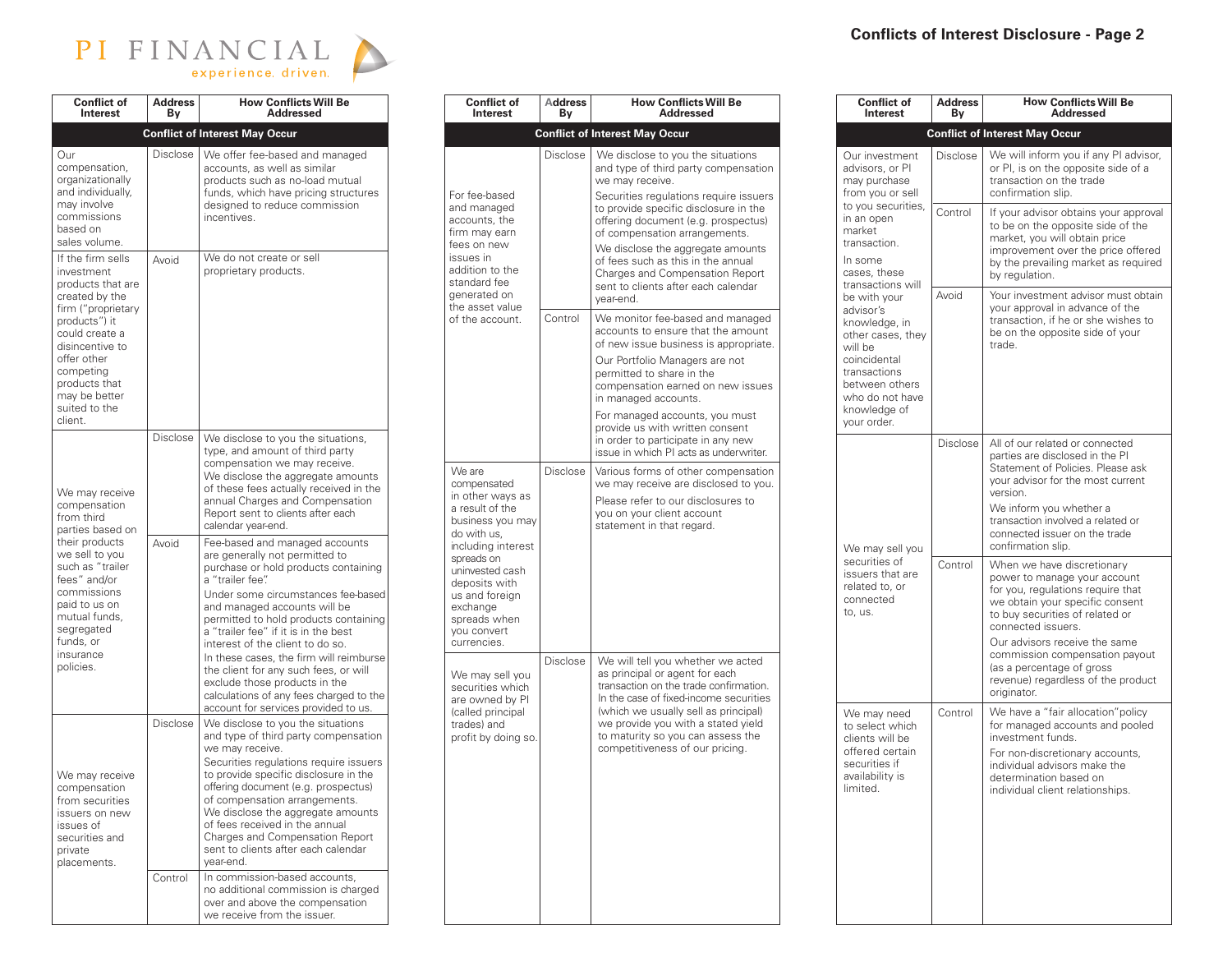| PI FINANCIAL |  |  |                     |  |  |  |
|--------------|--|--|---------------------|--|--|--|
|              |  |  | experience, driven. |  |  |  |

 $\blacksquare$ 

| <b>Conflict of</b><br><b>Interest</b>                                                                                                                                                                                             | <b>Address</b><br>Βv | <b>How Conflicts Will Be</b><br><b>Addressed</b>                                                                                                                                                                                                                                                                                                               |
|-----------------------------------------------------------------------------------------------------------------------------------------------------------------------------------------------------------------------------------|----------------------|----------------------------------------------------------------------------------------------------------------------------------------------------------------------------------------------------------------------------------------------------------------------------------------------------------------------------------------------------------------|
|                                                                                                                                                                                                                                   |                      | <b>Conflict of Interest May Occur</b>                                                                                                                                                                                                                                                                                                                          |
| We are paid                                                                                                                                                                                                                       | Disclose             | The offering documents<br>provide full disclosure of all<br>relationships we may have with<br>the issuer.                                                                                                                                                                                                                                                      |
| by issuers of<br>securities when<br>we advise on<br>or underwrite<br>a new issue<br>which we may<br>recommend to<br>you.                                                                                                          | Control              | We have structurally segregated<br>our institutional corporate finance<br>and retail advisory businesses,<br>which prevents the sharing of<br>non-public information by our<br>institutional corporate finance<br>business (with the relationship<br>with the issuer) with our retail<br>advisory businesses (with the<br>relationship with clients like you). |
| When we advise<br>on or underwrite<br>a new issue,<br>we act for the<br>issuer that<br>wishes to obtain<br>the highest<br>price, while<br>recommending<br>the investment<br>to clients who<br>wish to obtain<br>the lowest price. | Control              | We operate our corporate finance<br>and retail advisory businesses<br>separately and all relationships<br>and other material facts about our<br>relationship with the issuer are<br>described in the offering<br>documents.                                                                                                                                    |
| Investment<br>advisors at PI<br>may, from time-<br>to-time, be<br>related,<br>or associated<br>with, an insider<br>of an issuer he<br>or she<br>recommends to<br>you.                                                             | <b>Disclose</b>      | If your advisor is related to, or<br>associated with an insider of an<br>issuer, we will advise you of that<br>on your trade confirmation slips.                                                                                                                                                                                                               |
| Investment<br>advisors<br>at PI may, from<br>time-to-time, hold<br>securities of an<br>issuer, which may<br>be recommended<br>to you.                                                                                             | Disclose             | If you participate in a PI<br>underwriting, the offering<br>documents will disclose the<br>holdings held by professionals<br>at PI.<br>If your advisor holds in excess<br>of 3% of the issued and<br>outstanding securities of an<br>issuer, we will advise you on trade<br>confirmation slips that your<br>advisor holds a position in the<br>issuer.         |

| <b>Conflict of</b><br>Interest |                                                                                                                                                                                                                                                                                                                          | <b>Address</b><br>By                  | <b>How Conflicts Will Be</b><br><b>Addressed</b>                                                                                                                                                                                                                                                                                                                                                                                                                                           |
|--------------------------------|--------------------------------------------------------------------------------------------------------------------------------------------------------------------------------------------------------------------------------------------------------------------------------------------------------------------------|---------------------------------------|--------------------------------------------------------------------------------------------------------------------------------------------------------------------------------------------------------------------------------------------------------------------------------------------------------------------------------------------------------------------------------------------------------------------------------------------------------------------------------------------|
|                                |                                                                                                                                                                                                                                                                                                                          | <b>Conflict of Interest May Occur</b> |                                                                                                                                                                                                                                                                                                                                                                                                                                                                                            |
|                                | As a result<br>of business<br>relationships<br>with issuers of<br>securities, we may<br>become aware<br>of confidential<br>information that<br>we cannot disclose<br>to you when<br>we recommend<br>the securities to<br>you, even if that<br>information might<br>lead us not to<br>recommend buying<br>the securities. | Control                               | We operate our corporate<br>finance and retail advisory<br>business separately so that<br>such information is tightly<br>controlled and not shared by<br>corporate finance with our<br>retail advisory businesses.<br>Our internal information<br>barriers are designed to<br>ensure regulatory<br>requirements are complied<br>with and retail advisory<br>employees do not have access<br>to any non-public information<br>that may be available to our<br>corporate finance businesses. |
|                                | PI may have access<br>to commercially<br>sensitive or inside                                                                                                                                                                                                                                                             | Control                               | We have specific procedures<br>for responding to conflicts of<br>interests that involve inside<br>information and for complying<br>with insider trading provisions.                                                                                                                                                                                                                                                                                                                        |
|                                | information                                                                                                                                                                                                                                                                                                              | Avoid                                 | We may decline to provide a<br>service to avoid insider trading<br>provisions in securities<br>legislation.                                                                                                                                                                                                                                                                                                                                                                                |
|                                | Our other<br>relationships with<br>issuers of a security<br>may mean we<br>directly benefit<br>from you buying the<br>issuer's securities.<br>such as when the<br>issuer is using the<br>funds to repay or<br>secure a loan to us.                                                                                       | Control                               | Confidential information<br>that cannot be publicly<br>disclosed is protected<br>through internal information<br>barriers so that it is not<br>shared and does not<br>influence any retail advisory<br>activities.                                                                                                                                                                                                                                                                         |
|                                | PI distributes<br>investment research<br>that is produced by<br>third parties.<br>We provide investment<br>research on securities<br>of companies that<br>may have other<br>business relationships<br>with us.                                                                                                           | Control                               | We have and follow written<br>procedures under IIROC<br>regulations that govern the<br>distribution of third-party<br>research.<br>Our research and<br>recommendations are subject<br>to extensive and detailed<br>regulatory requirements and<br>internal standards.                                                                                                                                                                                                                      |
|                                | We engage in<br>trading of securities<br>for our own account<br>(called proprietary<br>trading).                                                                                                                                                                                                                         | Control                               | We maintain information<br>barriers between our corporate<br>trading activities and retail<br>advisory business.<br>Firm and employee trades are<br>identified as such and client<br>trades are given priority to firm<br>and employee trades<br>in accordance with<br>industry "client priority"<br>requlations.                                                                                                                                                                          |

|    | <b>Address</b><br>Βv                  | <b>How Conflicts Will Be</b><br>Addressed                                                                                                                                                                                                      |  | <b>Conflict of</b><br>Interest                                                                                                                        | <b>Address</b><br>Βv                                                                                                  | <b>How Conflicts Will Be</b><br>Addressed                                                                                                             |                                                                                                                                                                                |                                                                                                                                                                                                                                                                                                                                            |
|----|---------------------------------------|------------------------------------------------------------------------------------------------------------------------------------------------------------------------------------------------------------------------------------------------|--|-------------------------------------------------------------------------------------------------------------------------------------------------------|-----------------------------------------------------------------------------------------------------------------------|-------------------------------------------------------------------------------------------------------------------------------------------------------|--------------------------------------------------------------------------------------------------------------------------------------------------------------------------------|--------------------------------------------------------------------------------------------------------------------------------------------------------------------------------------------------------------------------------------------------------------------------------------------------------------------------------------------|
|    | <b>Conflict of Interest May Occur</b> |                                                                                                                                                                                                                                                |  |                                                                                                                                                       | <b>Conflict of Interest May Occur</b>                                                                                 |                                                                                                                                                       |                                                                                                                                                                                |                                                                                                                                                                                                                                                                                                                                            |
|    | Control                               | We operate our corporate<br>finance and retail advisory<br>business separately so that<br>such information is tightly<br>controlled and not shared by<br>corporate finance with our<br>retail advisory businesses.<br>Our internal information |  | Your advisor or<br>representative<br>may make<br>permitted personal<br>investments in<br>private companies<br>or private placements<br>of securities. | Control                                                                                                               | Your advisor or representative<br>must declare and have<br>approved by us any such<br>private investments before<br>they are made.                    |                                                                                                                                                                                |                                                                                                                                                                                                                                                                                                                                            |
|    |                                       | barriers are designed to<br>ensure regulatory<br>requirements are complied<br>with and retail advisory                                                                                                                                         |  | We may receive<br>compensation by<br>trading destinations,                                                                                            | <b>Disclose</b>                                                                                                       | We disclose to you our<br>procedures for order routing<br>and best execution.                                                                         |                                                                                                                                                                                |                                                                                                                                                                                                                                                                                                                                            |
|    |                                       | employees do not have access<br>to any non-public information<br>that may be available to our<br>corporate finance businesses.                                                                                                                 |  | including electronic<br>communication<br>networks, market<br>makers and<br>exchanges in<br>connection with                                            | Control                                                                                                               | Industry regulations dictate<br>our best price and best<br>execution obligations to you.                                                              |                                                                                                                                                                                |                                                                                                                                                                                                                                                                                                                                            |
|    | Control                               | We have specific procedures<br>for responding to conflicts of<br>interests that involve inside<br>information and for complying<br>with insider trading provisions.                                                                            |  | trades on markets<br>we direct to such<br>destinations<br>through affiliates or<br>directly.                                                          |                                                                                                                       |                                                                                                                                                       |                                                                                                                                                                                |                                                                                                                                                                                                                                                                                                                                            |
|    | Avoid                                 | We may decline to provide a<br>service to avoid insider trading<br>provisions in securities<br>legislation.                                                                                                                                    |  |                                                                                                                                                       | <b>Disclose</b>                                                                                                       | We will advise you when<br>your advisor is dually<br>registered.                                                                                      |                                                                                                                                                                                |                                                                                                                                                                                                                                                                                                                                            |
|    | Control                               | Confidential information<br>that cannot be publicly<br>disclosed is protected<br>through internal information<br>barriers so that it is not<br>shared and does not<br>influence any retail advisory<br>activities.                             |  |                                                                                                                                                       |                                                                                                                       | Individuals<br>registered with<br>us may also be<br>registered with<br>another affiliated<br>registered firm<br>and provide services<br>to that firm. | Control                                                                                                                                                                        | These relationships are<br>subject to regulatory<br>requirements that impose<br>restrictions on dealings<br>between affiliated registered<br>firms and/or individuals that<br>are dually registered. Such<br>restrictions are intended<br>to minimize the potential<br>for conflicts of interest<br>resulting from these<br>relationships. |
| nt | Control                               | We have and follow written<br>procedures under IIROC<br>regulations that govern the<br>distribution of third-party<br>research.<br>Our research and                                                                                            |  |                                                                                                                                                       | We may permit<br>certain individuals<br>who are registered<br>with us to be<br>employed by, or<br>accept compensation | Control                                                                                                                                               | Regulatory rules exist for<br>the disclosure of outside<br>business activities which<br>require us to review such<br>activities for the potential<br>for conflict of interest. |                                                                                                                                                                                                                                                                                                                                            |
| 3  |                                       | recommendations are subject<br>to extensive and detailed<br>regulatory requirements and<br>internal standards.                                                                                                                                 |  |                                                                                                                                                       | from other persons<br>or firms outside of<br>the scope of his/her<br>relationship with us.                            | Avoid                                                                                                                                                 | In some cases, the outside<br>business activity may create<br>an actual or potential material<br>conflict of interest, and will                                                |                                                                                                                                                                                                                                                                                                                                            |
|    | Control                               | We maintain information<br>barriers between our corporate<br>trading activities and retail<br>advisory business.                                                                                                                               |  |                                                                                                                                                       |                                                                                                                       | be prohibited by us.                                                                                                                                  |                                                                                                                                                                                |                                                                                                                                                                                                                                                                                                                                            |
|    |                                       | Firm and employee trades are<br>identified as such and client<br>trades are given priority to firm<br>and employee trades<br>in accordance with<br>industry "client priority"<br>regulations.                                                  |  |                                                                                                                                                       |                                                                                                                       |                                                                                                                                                       |                                                                                                                                                                                |                                                                                                                                                                                                                                                                                                                                            |